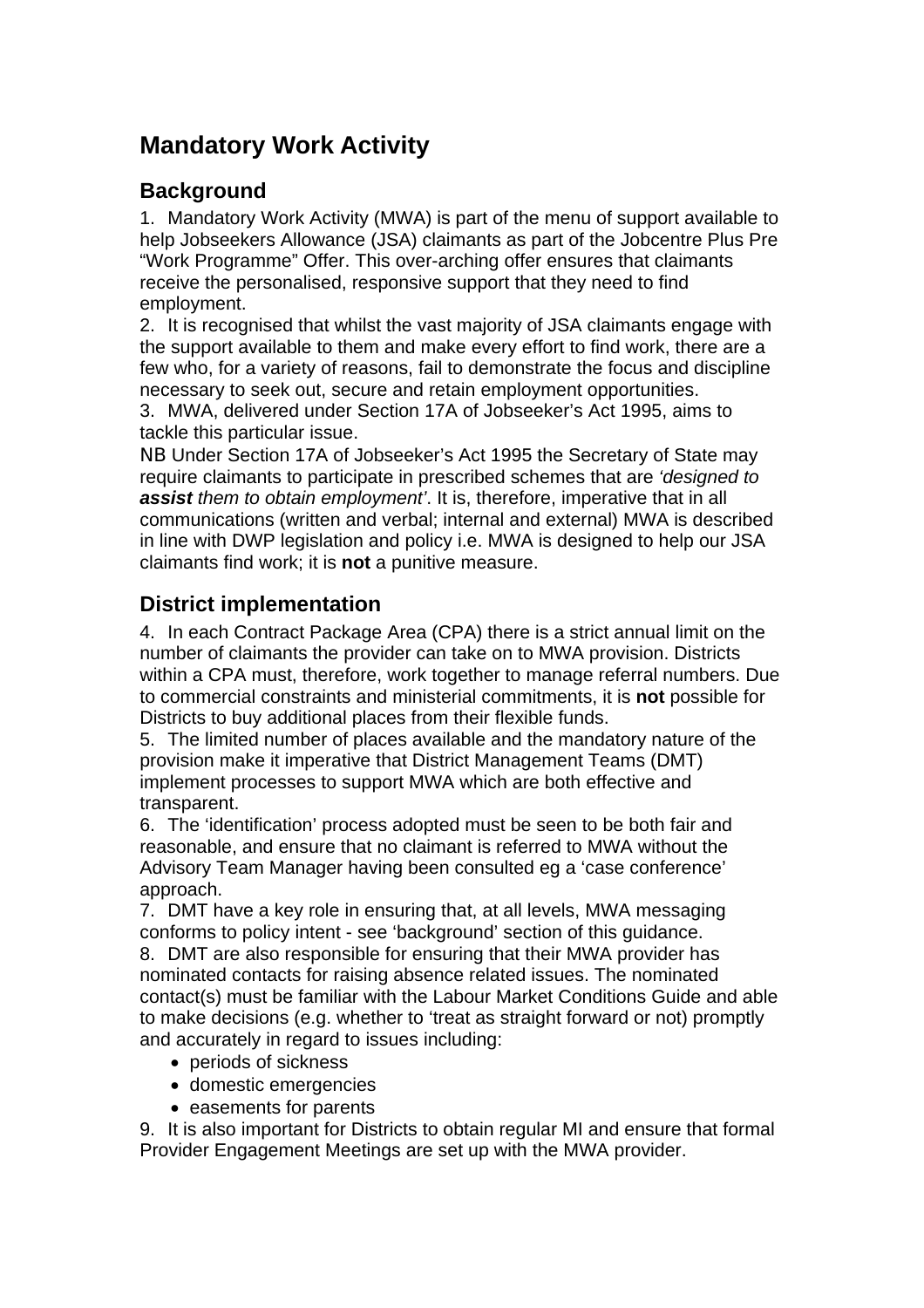## **The provision**

10. Mandatory Work Activity gives JSA claimants identified as most in need of support, an opportunity to develop skills, disciplines and behaviours that we know are widely valued by employers and that can help them in seeking employment.

11. The vehicle for this will be work-based placements delivered by external providers under contract to DWP. For those referred to a placement, their participation is mandatory. The Jobseeker's Allowance (Mandatory Work Activity Scheme) Regulations 2011 support the mandatory nature of MWA.

#### **Features**

12. The placements sourced by the provider will:

- last for 4 weeks
- be for 30 hours per week, unless restrictions apply, so allowing the claimant time to meet their actively seeking obligations
- be reduced in line with any restrictions a claimant might have on their Jobseeker's Agreement (JSAg). In such circumstances, placements will take up 75% of the time a claimant is available for work
- be of benefit to the local or wider community
- be additional to any existing or expected vacancies the host organisation might have

13. MWA participants will continue to claim JSA and attend Jobsearch Reviews

14. The provider will meet the costs incurred by the claimant in attending the MWA placement. This will include travel, childcare and replacement adult care costs. The provider will also meet any additional support costs necessary to allow disabled people to participate fully.

## **Identifying claimants suitable for MWA**

15. A JSA claimant potentially suitable for MWA is one identified through the work targeted interview process, supported by use of the Customer Assessment Tool, as lacking ,or failing to demonstrate, the focus and discipline that is necessary to effectively:

- seek out and pursue job opportunities
- secure and retain employment

16. MWA **may** be beneficial for a claimant that has recently received a labour market related sanction/disallowance, providing an opportunity for them to develop the skills, disciplines and behaviours sought by employers.

17. Given the policy intent of MWA, the following claimants must **not** be considered for referral to MWA:

- currently working (paid or voluntary)
- undertaking employment related study / training
- taking part in or recently completed\* another employment measure (contracted or non-contracted) aimed at helping them move closer to the labour market

(\* A claimant 'dropping-out' of an employment measure prematurely may, or may not, indicate a lack of focus and discipline on their part; it is for Advisory Teams to consider the merits of MWA referral on a case by case basis).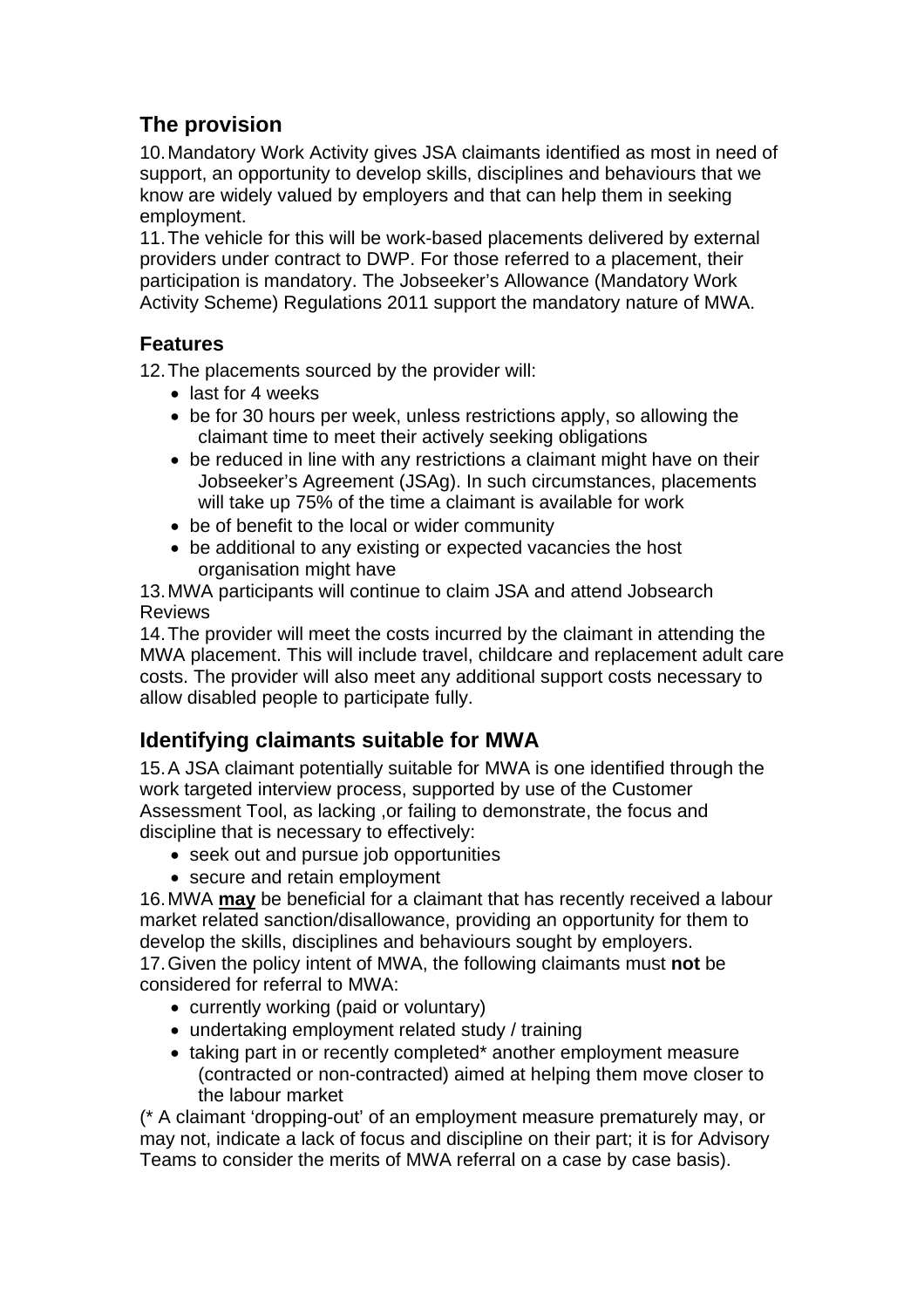18. MWA must **not** be used as an alternative means of addressing conditionality doubts. If there are doubts about a claimant meeting JSA conditionality (i.e. availability and actively seeking) those doubts must be addressed appropriately.

19. If a lack of recent work experience is proving to be a barrier to finding work for an otherwise well-focused claimant, Advisory Teams must seek to address this through appropriate measures eg Work Together; MWA is **not** an appropriate measure in such cases

20. The final decision on a claimant's suitability for MWA is one that **must** be made in consultation with an Advisory Team Manager eg a 'case conference' approach.

21. To provide the necessary audit trail, a record must be kept of the consultation meeting (e.g. as an LMS conversation).

#### **Introducing MWA to claimants**

22. A referral to MWA must never come as a surprise to a claimant. If a claimant's circumstances suggest that they may be suitable for MWA, the adviser must:

- explain to the claimant that they are being considered for referral and the reasons why i.e. to develop skills, disciplines and behaviours that are widely valued by employers and that can help them in seeking employment.
- provide an overview of the provision to the claimant
- explain to the claimant that the case for referring them will be discussed with the Advisory Team Manager in line with district implementation protocols to support MWA
- explain to the claimant that if they are subsequently referred to MWA, their participation will be mandatory
- record, as an LMS conversation, that the discussion with the claimant has taken place and the reasons cited for considering an MWA referral

NB The language and tone used when discussing MWA with claimants is crucial. MWA must **never** be used as a threat or portrayed as a punitive measure.

## **Referral process**

23. The decision to refer a claimant to MWA provision must be seen to be fair and reasonable; it **must** have been made following consultation between the claimant's Personal Adviser and Advisory Team Manager (see 'district implementation' section of this guidance) and the fact that the consultation took place must be recorded (e.g. as a LMS conversation).

24. Because it takes time to follow the necessary local protocols, it is vitally important for the Personal Adviser to confirm, by review of the Customer Assessment Tool for example, that the reasons for considering referral in the first instance remain valid.

25. If the reasons remain valid, before referring the claimant to the MWA provider the Personal Adviser must check that there is nothing to prevent the claimant from completing 4 consecutive weeks on provision e.g. holiday arrangements, jury service etc. The referral must be deferred if the claimant cannot undertake 4 consecutive weeks on provision.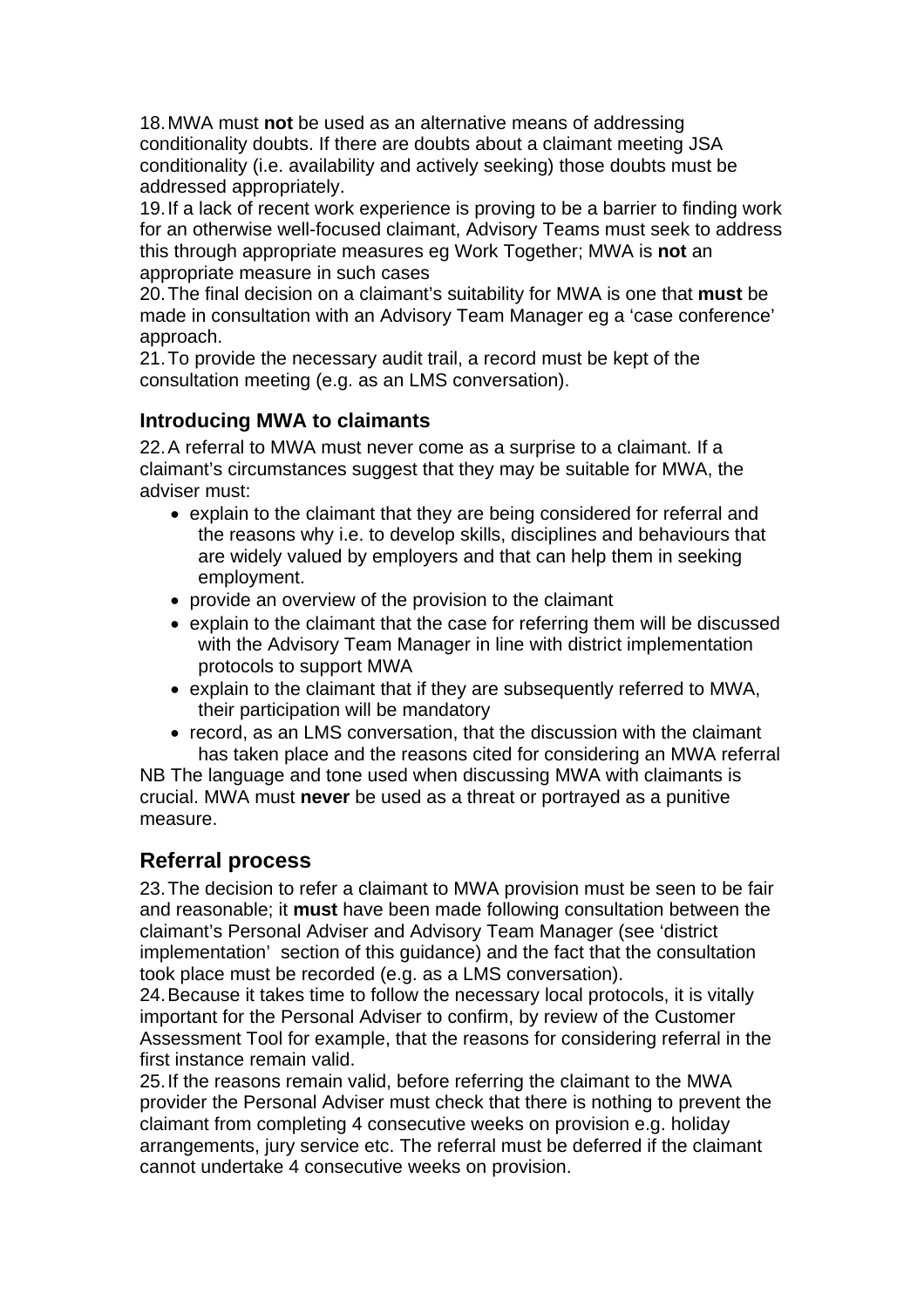26. The referral must be made within an adviser interview (a flexible intervention interview should be used). MWA is supported by PRaP and advisers must be familiar with PRaP Referral Guidance.

27. The adviser undertaking the referral must take the following actions:

 $\overline{\mathbf{1}}$ 

| <b>Step</b> | <b>Action</b>                                                                                                                                                                                                                                                                                                                                                                                                                                                                                                                                                                                                                                                                                                                                                                                                                                                                                                                                                                                                                                                                                                                                                                                                                                                     |
|-------------|-------------------------------------------------------------------------------------------------------------------------------------------------------------------------------------------------------------------------------------------------------------------------------------------------------------------------------------------------------------------------------------------------------------------------------------------------------------------------------------------------------------------------------------------------------------------------------------------------------------------------------------------------------------------------------------------------------------------------------------------------------------------------------------------------------------------------------------------------------------------------------------------------------------------------------------------------------------------------------------------------------------------------------------------------------------------------------------------------------------------------------------------------------------------------------------------------------------------------------------------------------------------|
| 1           | Explain to the claimant:<br>• why they are being referred<br>• that the case for referring them has been discussed, and<br>agreed, by the Advisory Team Manager<br>• what the provision entails<br>• how we expect them to benefit from the provision<br>• that any travel and/or care costs they incur will be met by<br>the provider                                                                                                                                                                                                                                                                                                                                                                                                                                                                                                                                                                                                                                                                                                                                                                                                                                                                                                                            |
| 2           | Ensure that the claimant's JSAg and Action Plan are fully up-to-<br>date                                                                                                                                                                                                                                                                                                                                                                                                                                                                                                                                                                                                                                                                                                                                                                                                                                                                                                                                                                                                                                                                                                                                                                                          |
| 3           | Record the referral on LMS via the 'Mandatory Work Activity -<br>Initial Ref' opportunity.<br>NB1 Ensure MAPPA guidance is followed in appropriate cases<br>NB2 Separate procedures apply to Special Customer Record<br>cases                                                                                                                                                                                                                                                                                                                                                                                                                                                                                                                                                                                                                                                                                                                                                                                                                                                                                                                                                                                                                                     |
| 4           | Discard the LMS generated referral letter and, instead, issue the<br>claimant the clerical notification letter MWA 05/MWA 05W.<br>Explain its contents ensuring that the claimant fully understands<br>that:<br>• the provision is mandatory and the consequences of non-<br>attendance<br>• the MWA provider will contact them directly within 10 days<br>to give them full details of the placement arranged<br>• they must continue to follow the steps to find work as set<br>out in their Jobseeker's Agreement<br>• they must continue to attend fortnightly Jobsearch Reviews<br>(NB at adviser discretion, the claimant's signing time, but<br>not day, can be rearranged to fit better with attending<br>MWA. Similarly, any requirement to attend weekly can be<br>waived during the MWA period)<br>• they must inform their Advisory Services Team if they need<br>to change their signing time once details of their<br>placement are known<br>NB Although the MWA 05 letter must be issued to the claimant,<br>it is not the letter that contains the text necessary to support the<br>mandatory nature of the provision. That text will be contained in a<br>letter, issued by the provider, giving the claimant the details of<br>their placement. |
| 5           | Record, as an LMS conversation, that letter MWA 05 has been<br>issued to the claimant (without a proper audit trail, any future<br>Decision Making and Appeals activity may well be<br>compromised).                                                                                                                                                                                                                                                                                                                                                                                                                                                                                                                                                                                                                                                                                                                                                                                                                                                                                                                                                                                                                                                              |
| 6           | Alert the provider to issues which impact upon the claimant's                                                                                                                                                                                                                                                                                                                                                                                                                                                                                                                                                                                                                                                                                                                                                                                                                                                                                                                                                                                                                                                                                                                                                                                                     |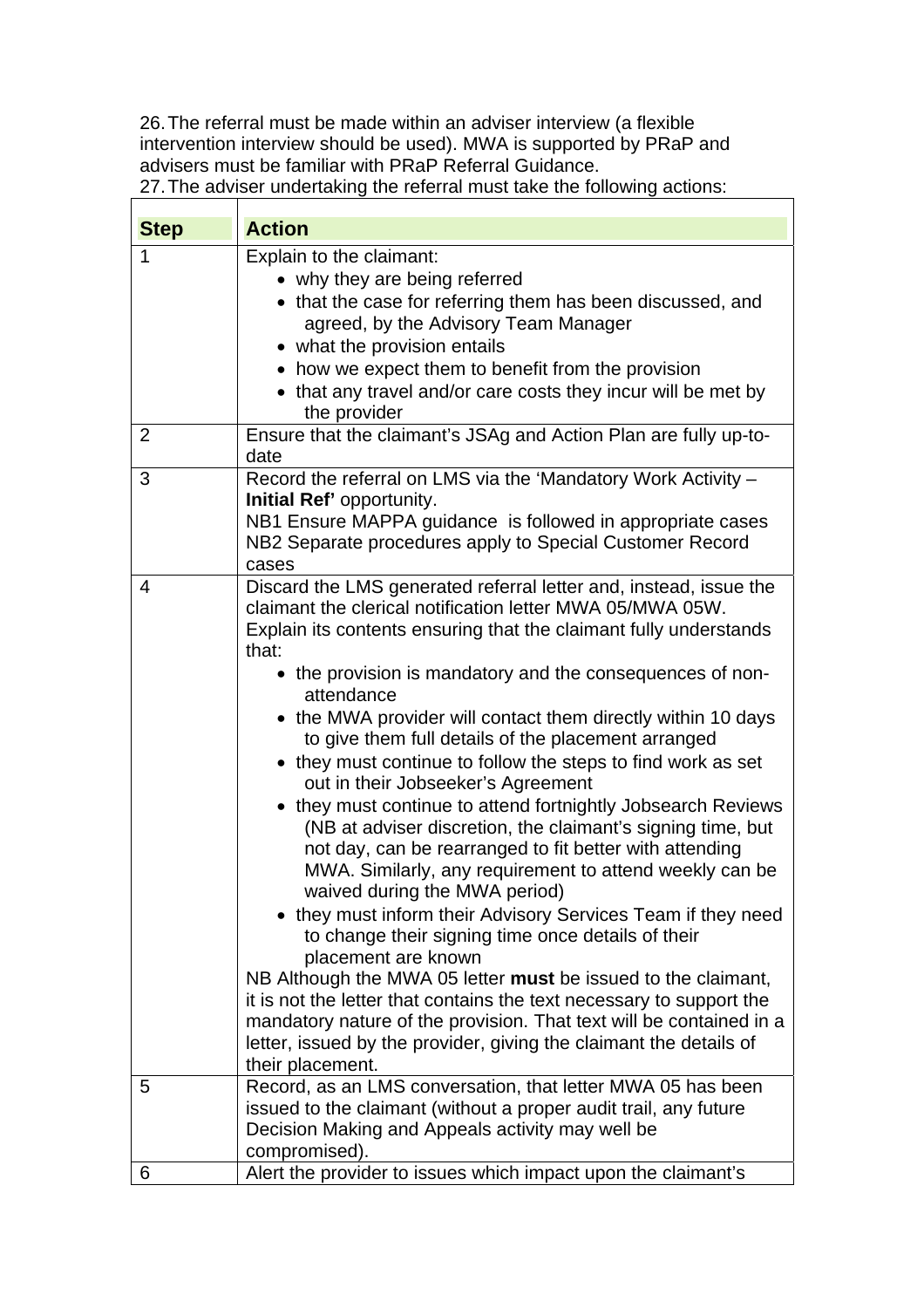| participation:<br>• restricted availability<br>• care requirements<br>• additional support needs for claimants with a disability<br>• penalties imposed by the legal system (if a claimant is<br>attending regular probation interviews, completing<br>community service hours or subject to curfew restrictions<br>the provider will manage placement arrangements<br>accordingly) |
|-------------------------------------------------------------------------------------------------------------------------------------------------------------------------------------------------------------------------------------------------------------------------------------------------------------------------------------------------------------------------------------|
| Make arrangements (e.g. LMS workflow) to follow-up the referral<br>including a 12 working day check to ensure the provider has met<br>their contractual obligations.                                                                                                                                                                                                                |

#### **12 day check**

28. Twelve working days after the referral has been made, the adviser must check, via LMS, if the provider has updated the referral.

29. If LMS is showing a result against the referral there is no need to contact the provider. However, if no result is showing on LMS, the adviser must contact the provider after first checking the claimant's claim status:

- If the JSA claim has been closed, the adviser must inform the provider and instruct the provider to update PRaP accordingly.
- If the JSA claim remains open, the adviser must contact the provider to discuss the circumstances of the case. If the provider is unable to give a start date, the adviser must consider escalating the issue to the Third Party Provision Manager.

## **Special Customer Records (SCR)**

30. SCR cases must be handled by the JCP Nominated Officer in line with National guidance.

- 31. In respect of MWA, the JCP Nominated Officer is responsible for:
	- Letting the MWA provider's nominated contact know, by telephone, to expect a clerical referral form SL2 in respect of a SCR claimant
	- Stressing, to the provider, the importance of following the SCR process set out in Provider Guidance
	- Completing and sending an SL2 form to the provider's nominated contact
	- Advising the Third Party Provision Team (TPPT) that a clerical referral to MWA has been made – this enables TPPT to manage referral numbers effectively.
	- Obtaining, within 12 working days of the referral, full details of the claimant's placement from the MWA provider
	- Notifying the claimant, by telephone, of the placement details and consequences of not attending
	- Printing the 'referral to placement' letter held on the District provision Tool, completing the relevant fields, issuing it to the claimant and noting the issue of the letter on the claimant's clerical record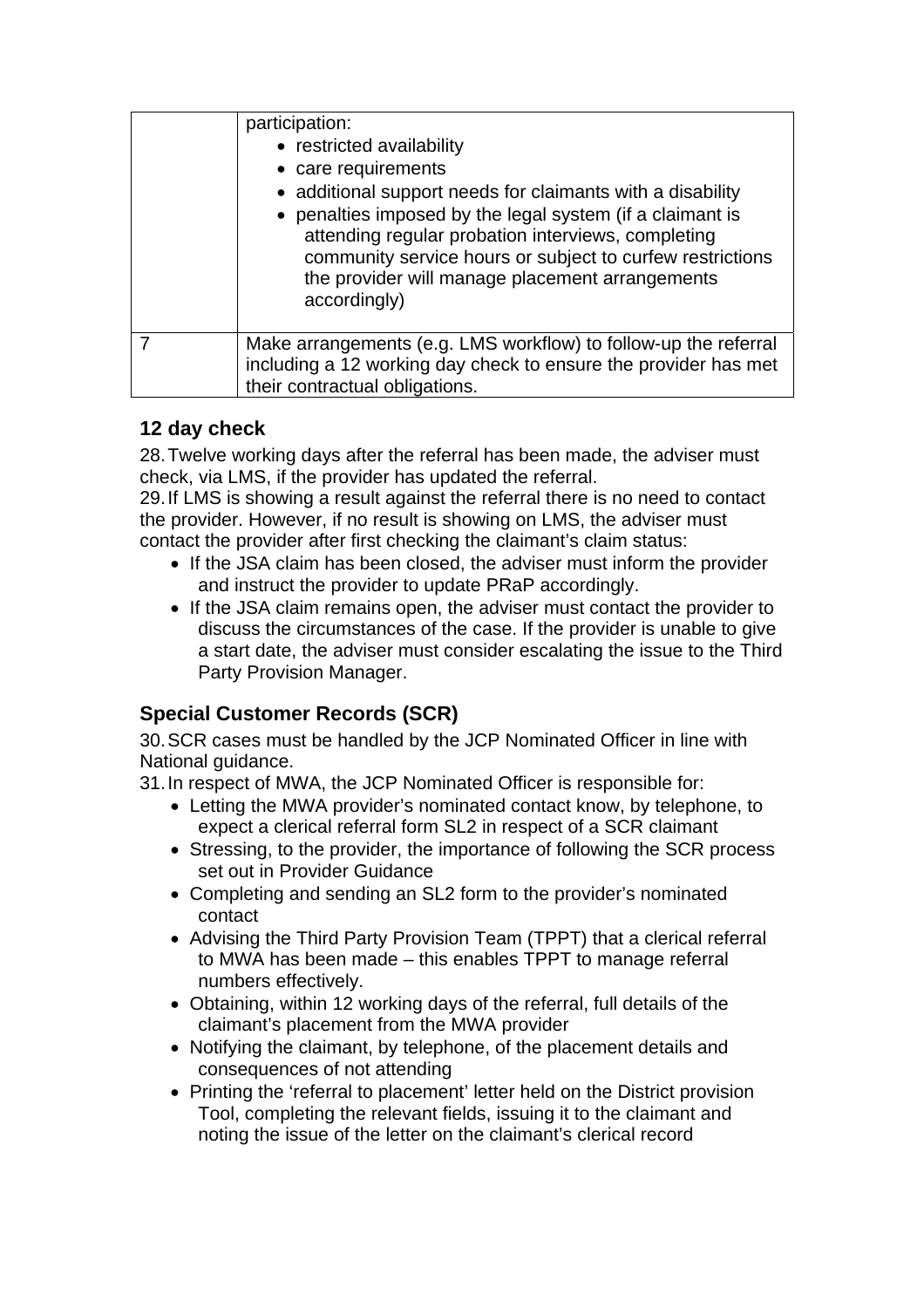On-going liaison with the provider's nominated contact in respect of SL2 completion, DMA action, provision end dates etc to meet the requirements of MWA.

## **Claimant absences from MWA**

32. If a claimant fails to attend their MWA placement the provider will ring a nominated Jobcentre Plus contact (District Implementation section refers) 33. In cases where a claimant has breached the permitted number / duration of sickness or domestic emergency absences allowed under JSA regulations, the provider must be told to end the claimant's participation, update PRaP accordingly and inform the claimant to attend Jobcentre Plus.

34. Once the claimant's JSA status has been resolved, Advisory Teams will need to consider the appropriateness of returning the claimant to MWA provision.

#### **Care related absences**

35. There may be cases where a temporary change to a claimant's caring responsibilities (e.g. child excluded from school or hospitalised) means that although their claim position is not affected, it is no longer sensible to keep them on MWA.

36. Such decisions must be made locally based on the circumstances of the case (e.g. likely duration of the disruption) as discussed with the MWA provider. If it is agreed that participation should end, the provider must be told to inform the claimant and update PRaP accordingly.

37. Once the care issue is resolved, the Advisory Team will need to consider the appropriateness of returning the claimant to MWA provision.

## **Sanction regime**

38. MWA participation becomes mandatory when the provider issues the claimant with details of their placement.

39. A claimant who fails to comply, without good cause, will be sanctioned for 13 weeks. A second such failure, within 12 months of the first sanction, will result in a 26 week sanction.

40. Sanctions imposed will continue to apply regardless of whether the claimant re-engages with the provision. A sanctioned claimant will have the right of appeal and be able to apply for JSA Hardship in line with existing guidance.

41. Referrals to Decision Making and Appeals Teams are made directly by the MWA provider; there is no involvement for Jobcentre Plus in the first instance. Information about the processes involved can be found in the Provider Guidance published on the DWP internet site.

42. The key issue for Advisory Teams is to consider the appropriateness of making a subsequent referral to MWA for those claimants who have been through the DMA process.

#### **Subsequent referrals and 'balance of time'**

43. Advisory Teams must be alert to claimants failing to start provision or leaving provision early.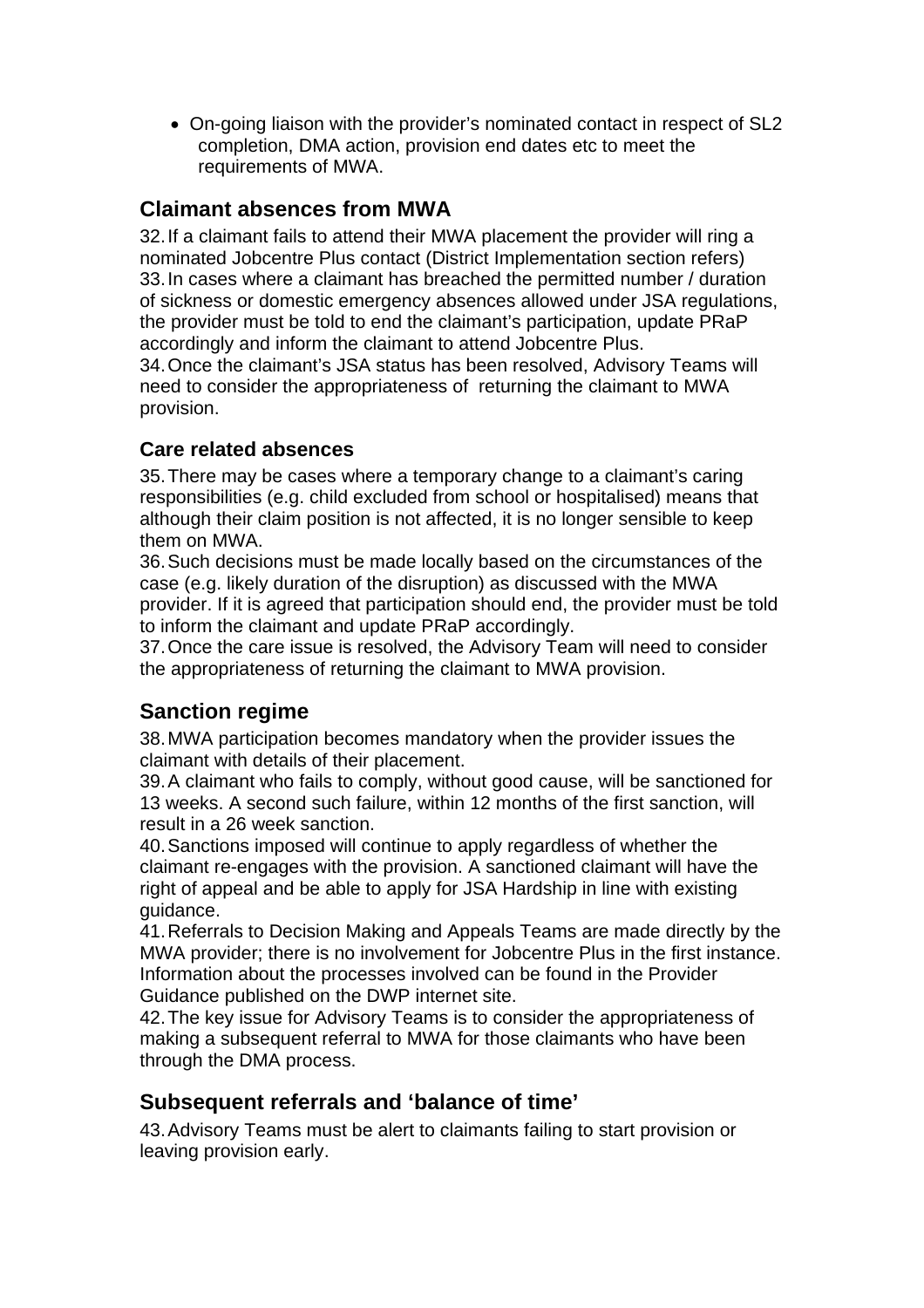44. The following covers the range of scenarios in which it might be appropriate to make a subsequent referral to MWA and whether such a referral should be treated as a further 'initial' referral or a 'balance of time' referral. It is important that advisers distinguish between the two and take care to make referrals via the correct LMS opportunity – any mix-up will create additional work, for both JCP and the provider, and may undermine the value of the MI being collected.

NB Within this process, Advisory Teams may, in some scenarios, identify issues with the application of the MWA sanction regime. Any such issues must be addressed appropriately ie with the DMA Team or, if it is felt the provider might not be fulfilling their obligations, with the Third Party Provision Team.

#### **Claimant ceases to claim JSA between point of referral and start date of MWA placement**

45. In this scenario the Advisory Team must ensure that the provider is aware of the claim closure reason and updates PRaP accordingly. The Advisory Team may also wish to record the circumstances of the case (e.g. as an LMS Conversation) so that should the claimant return to JSA, consideration can be given to returning them to MWA.

46. If the claimant returns to JSA, the Advisory Team **must** consider if it is appropriate to make a subsequent MWA referral; if it is, this must be treated as a further 'initial' referral.

#### **Claimant does not start MWA placement and JSA claim continues**

47. In this scenario Advisory Teams **must** consider if it is appropriate to make a subsequent referral; any such referral must be treated as a further 'initial' referral.

48. To ensure the full circumstances of the case are taken into account, the consideration process must not commence until the DMA outcome (i.e. sanctioned or not) is known.

49. A claimant serving a sanction can be referred to MWA if the Advisory Team feels it appropriate to do so. For those claimants serving a 26 week MWA sanction, the Advisory Team must consider carefully the issues attached to making a further referral and the timing of any such referral.

#### **Re-referring a claimant serving a 26 week MWA sanction**

50. A key factor in determining next steps is the claimant's attitude / response to the 26 week sanction.

51. If the indications are that the claimant will now engage with MWA then an immediate further referral will, in all likelihood, be appropriate.

52. If, however, the indications are that the claimant would still not engage effectively, Advisory Teams must take a wider range of factors into consideration.

53. A claimant's persistent refusal to engage with MWA should certainly give the Advisory Team cause for concern about the claimant's availability for employment. Such concerns must be explored rigorously and appropriate action taken before a subsequent MWA referral is considered.

54. Advisory Teams should also be asking themselves if the claimant's refusal might indicate fraudulent activity; again, this should be explored and, where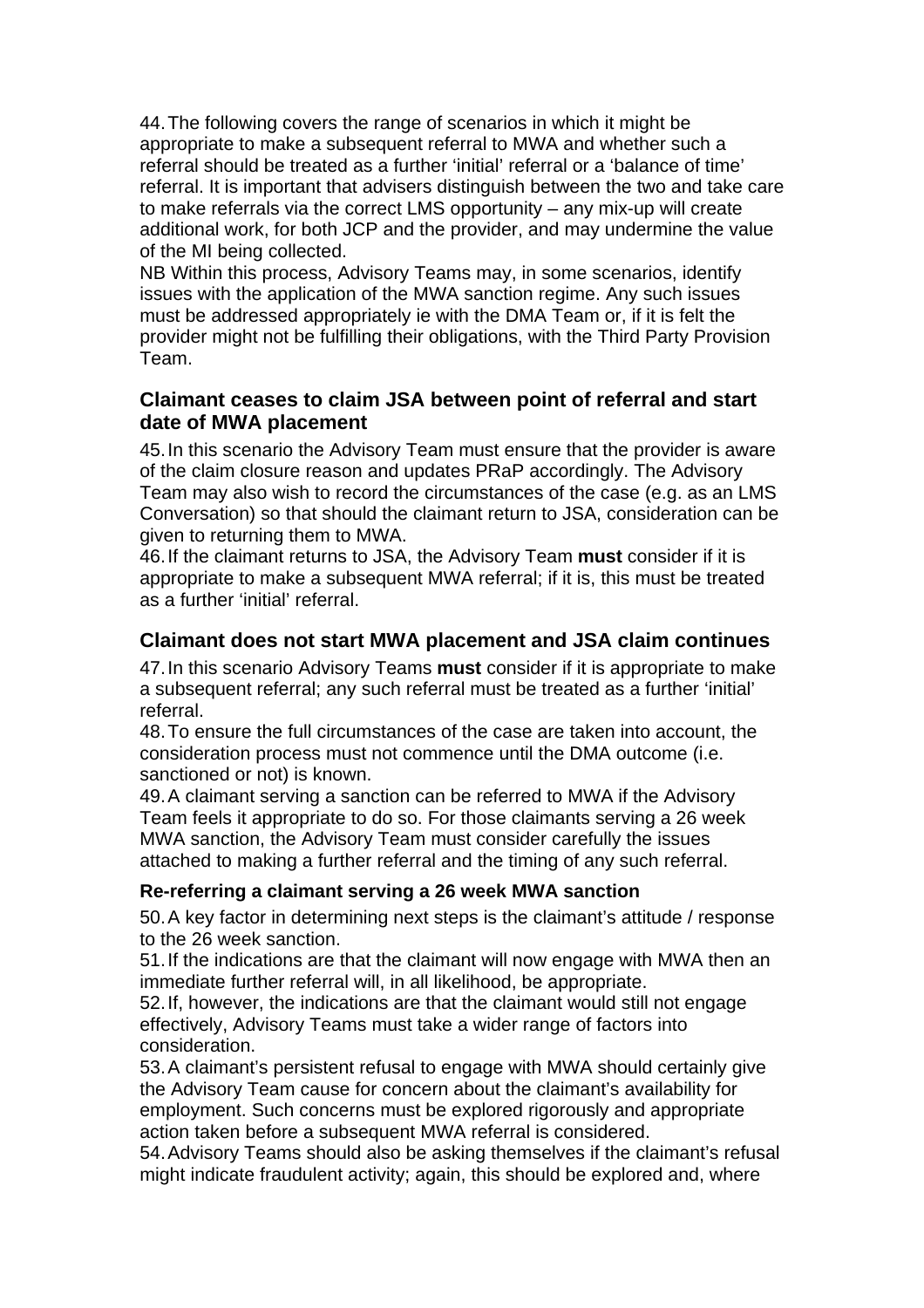appropriate, tested (eg via More Frequent Attendance) before a subsequent MWA referral is considered.

55. Advisory Teams should also consider the impact a further referral, for a claimant they believe will not attend and who is already serving a 26 week MWA sanction, will have on the MWA provider and their ability to deliver the programme.

56. For each referral made, the provider must invest resources in sourcing a suitable placement and call upon the goodwill of a third party organization to host that placement. This means that a claimant failing to start their placement impacts on the resources available to the provider to invest in delivering the programme in more general terms, as well as on the host organization's willingness to host further placements, which is vital to effective delivery of MWA.

57. This guidance does not seek to prescribe when Advisory Teams should stop making subsequent MWA referrals for a particular claimant. Rather, it seeks to ensure that in cases where a claimant is already serving a 26 week sanction as a result of failing to attend MWA, and still shows no willingness to engage with the provision, Advisory Teams ensure that all other avenues have been explored and that they balance the benefit of making a further referral against the wider impact and costs (financial and reputational) of doing so.

#### **Claimant ceases to claim JSA after placement start date but didn't actually start MWA placement**

58. In this scenario the provider should have instigated DMA action at point the claimant failed to start the placement. Advisory Teams must, therefore, be alert to any reserved DMA decision attached to the claim (DMA paperwork should have been sent to JCP office for retention) and ensure appropriate action is taken (i.e. re-referral to DMA if new claim is made within 12 months of previous claim ending).

59. Once any doubt has been cleared (i.e. sanctioned or not), the Advisory Team **must** consider if it is appropriate to make a subsequent MWA referral; any such referral must be treated as a further 'initial' referral.

#### **Claimant ceases to claim JSA after starting MWA placement**

60. In this scenario the Advisory Team must ensure that the provider is aware of the claim closure reason and updates PRaP accordingly. The Advisory Team may also wish to record the circumstances of the case (e.g. as an LMS Conversation) so that should the claimant return to JSA, consideration can be given to returning them to MWA.

61. If the claimant returns to JSA the Advisory Team **must** consider if it is appropriate to make a subsequent MWA referral. If it is, the way in which a claimant is referred will depend on the time between the claimant ending provision and the date of subsequent referral:

- If the referral date is 14 days or more after the provision end date, this must be treated as a further 'initial' referral i.e. via 'Mandatory Work Activity – Initial Ref' opportunity type on LMS
- If the referral date is less than 14 days after the provision end date, the referral will be for 'balance of time' and made via the 'Mandatory Work Activity – Re-Referral' opportunity on LMS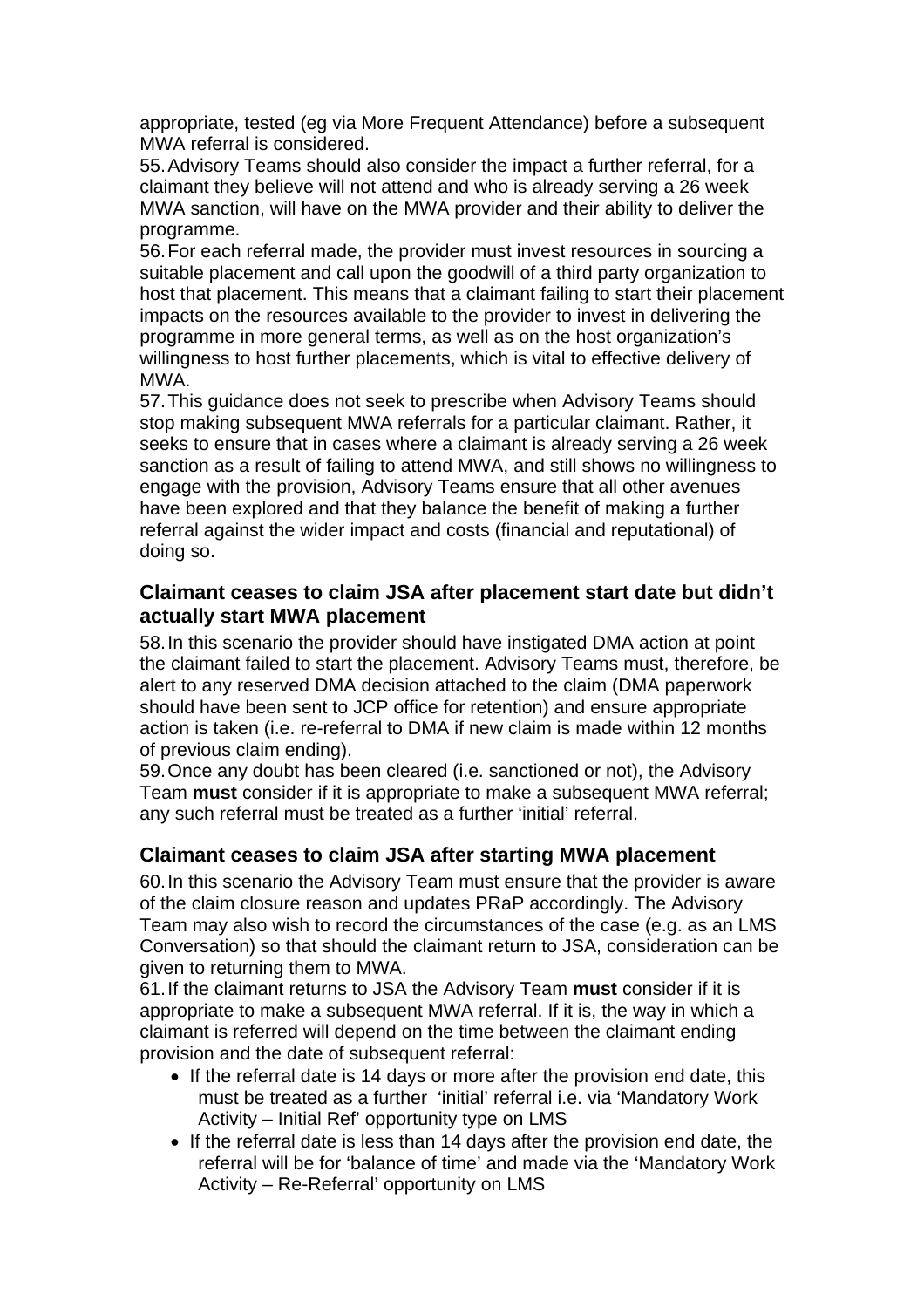62. Advisory Teams must be mindful of any reserved DMA decision attached to the claim and take appropriate action.

#### **Balance of time**

63. Balance of time is the remaining amount of time a claimant should spend on MWA in situations where they have left their placement before completing the full 4 weeks of provision.

64. Balance of time is only appropriate in cases where there is less than 14 days between the previous end date and latest referral date. If 14 or more days have elapsed, any subsequent referral will again be treated as an initial referral and be for the full 4 weeks.

65. Balance of time referrals must be for full weeks; therefore, the minimum period for balance of time will be one week.

66. In establishing the balance of time to be served, part-weeks spent on provision are treated as full weeks. If, for example, a claimant spent 1 week and 2 days on provision, the balance of time to be served is 2 weeks. 67. When making a balance of time referral, the adviser must take the following actions:

| <b>Step</b>    | <b>Action</b>                                                                                                                                                                                                                                                                                                                                                                                                                                                                                                                                                                                                                                                                                                                                                                                                                                                                                                                                                |
|----------------|--------------------------------------------------------------------------------------------------------------------------------------------------------------------------------------------------------------------------------------------------------------------------------------------------------------------------------------------------------------------------------------------------------------------------------------------------------------------------------------------------------------------------------------------------------------------------------------------------------------------------------------------------------------------------------------------------------------------------------------------------------------------------------------------------------------------------------------------------------------------------------------------------------------------------------------------------------------|
| 1              | Explain to the claimant why they are being returned to the<br>provision and the time to be spent on placement.                                                                                                                                                                                                                                                                                                                                                                                                                                                                                                                                                                                                                                                                                                                                                                                                                                               |
| $\overline{2}$ | Ensure that the claimant's JSAg and Action Plan are fully up-to-<br>date                                                                                                                                                                                                                                                                                                                                                                                                                                                                                                                                                                                                                                                                                                                                                                                                                                                                                     |
| 3              | Record the referral on LMS via the 'Mandatory Work Activity -<br>Re-Referral' opportunity<br>NB Separate procedures apply to Special Customer Records<br>cases                                                                                                                                                                                                                                                                                                                                                                                                                                                                                                                                                                                                                                                                                                                                                                                               |
| 4              | Discard the LMS generated referral letter and, instead, issue the<br>claimant the clerical notification letter MWA 05 / MWA 05W and<br>explain its contents ensuring that the claimant fully understands<br>that:<br>• the provision is mandatory and the consequences of non-<br>attendance<br>• the MWA provider will contact them directly within 10 days<br>to give them full details of the placement arranged<br>• they must continue to follow the steps to find work as set<br>out in their Jobseeker's Agreement<br>• they must continue to attend fortnightly Jobsearch Reviews<br>(NB at adviser discretion, the claimant's signing time, but<br>not day, can be rearranged to fit better with attending<br>MWA. Similarly, any requirement to attend weekly can be<br>waived during the MWA period)<br>• they must inform their Advisory Services Team if they need<br>to change their signing time once details of their<br>placement are known |
| 5              | Record, as an LMS conversation, that letter MWA 05 has been<br>issued to the claimant (without a proper audit trail, any future                                                                                                                                                                                                                                                                                                                                                                                                                                                                                                                                                                                                                                                                                                                                                                                                                              |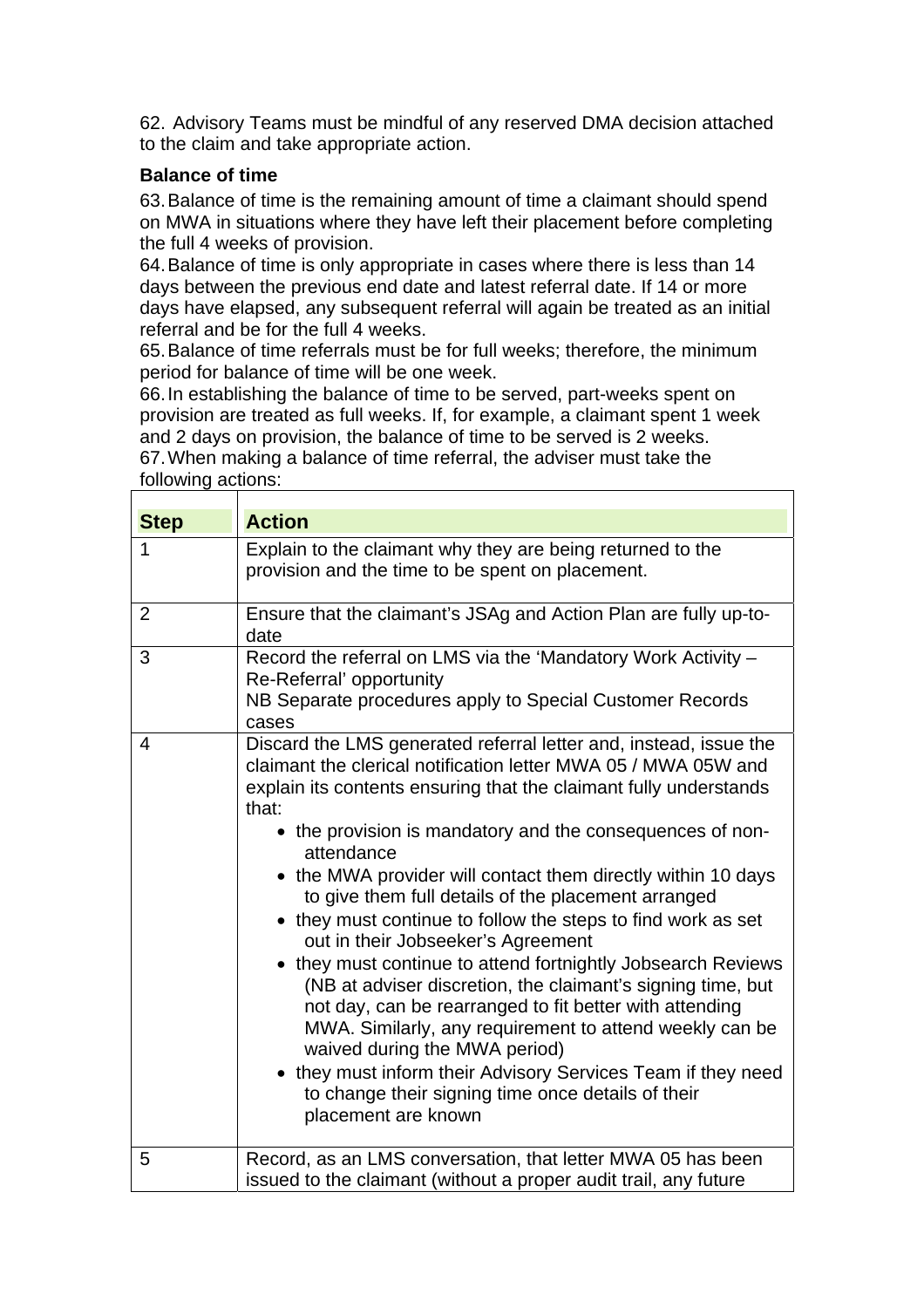|   | Decision Making and Appeals activity may well be<br>compromised).                                                                                                                                                                                                                                                                                                                                                                                                                                   |
|---|-----------------------------------------------------------------------------------------------------------------------------------------------------------------------------------------------------------------------------------------------------------------------------------------------------------------------------------------------------------------------------------------------------------------------------------------------------------------------------------------------------|
| 6 | Tell the provider the balance of time to be served and alert them<br>to issues which impact upon the claimant's participation:<br>• restricted availability<br>• care requirements<br>• additional support needs for claimants with a disability<br>• penalties imposed by the legal system (if a claimant is<br>attending regular probation interviews, completing<br>community service hours or subject to curfew restrictions<br>the provider will manage placement arrangements<br>accordingly) |
|   | Make arrangements (e.g. LMS workflow) to follow-up the referral<br>including a 12 day check to ensure the provider has met their<br>contractual obligations.                                                                                                                                                                                                                                                                                                                                        |

#### **Claimant leaves MWA provision early and JSA claim continues**

68. In this scenario the Advisory Team must consider if it is appropriate to make a subsequent referral. To ensure the full circumstances of the case are taken into account, the consideration process must not commence until the DMA outcome (i.e. sanctioned or not) is known.

69. A claimant serving a sanction can be referred to MWA if the Advisory Team feels it appropriate to do so.

70. If the Advisory Team feels that the claimant remains a suitable candidate for MWA, the way in which they are referred will depend on the time between the claimant ending provision and the date of subsequent referral:

- If the referral date is 14 days or more after the provision end date, this must be treated as a further 'initial' referral i.e. via 'Mandatory Work Activity – Initial Ref' opportunity type on LMS
- If the referral date is less than 14 days after the provision end date, the referral will be for 'balance of time' and made via the 'Mandatory Work Activity – Re-Referral' opportunity on LMS

## **Claimant transfers their JSA claim to another office**

71. If the claimant has been referred to MWA but not yet started their placement, the provider must be informed and told to update PRaP with a 'did not start' outcome. The Advisory Team at the new office must decide if the claimant is suitable for MWA.

72. If the claimant has started their MWA placement the action to take will depend on where they have moved to.

73. If the claimant's new office is within the same provider Contract Package Area (details of a provider's CPA will be held by Third Party Provision Teams), the provider must be informed of the change and advised to source a suitable placement for the remainder of the MWA period unless the existing placement is within acceptable travelling distance for the claimant.

74. If the claimant's new office is outside the provider's Contract Package Area, the provider must be informed and told to end the current placement.